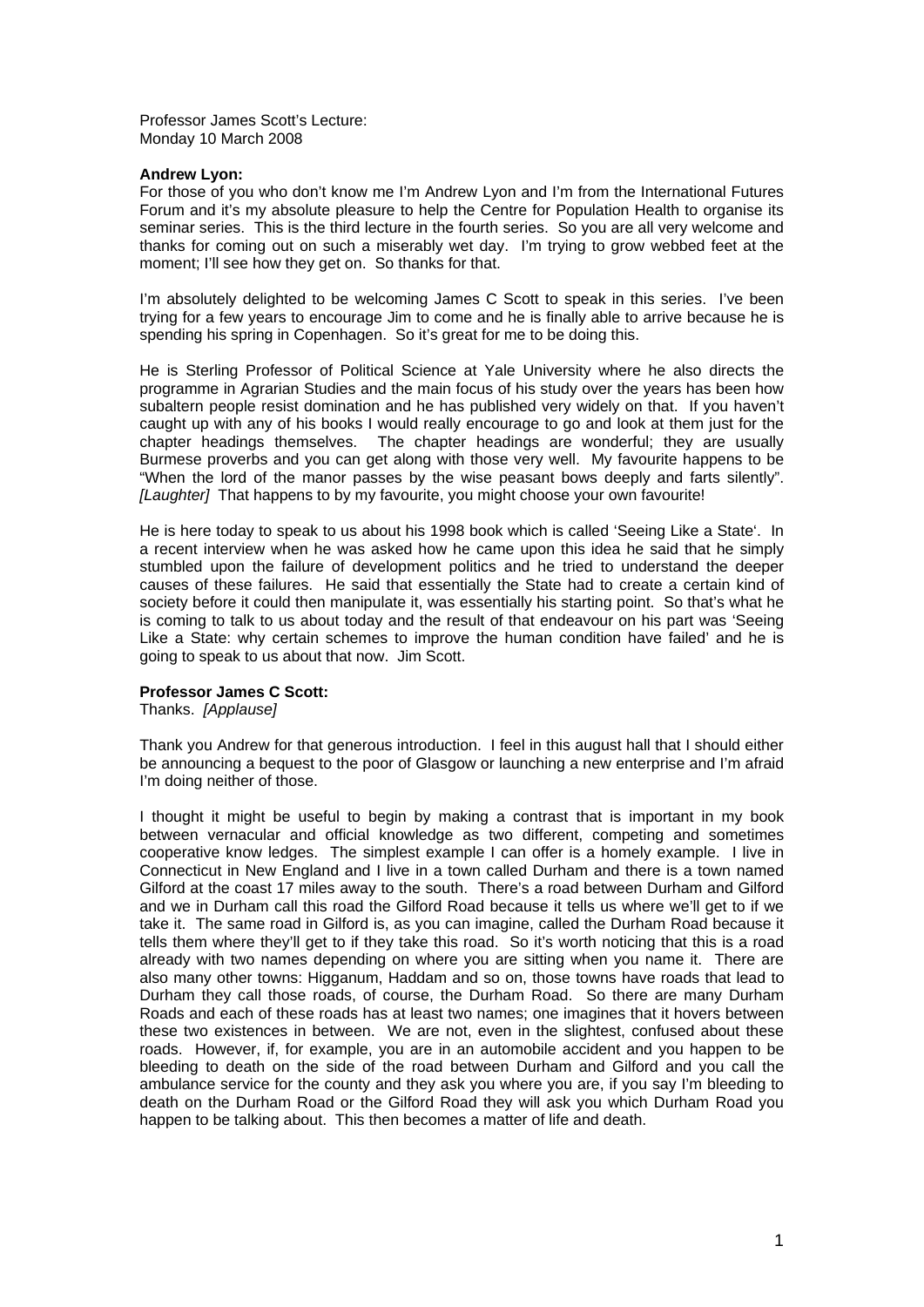So the state, in its wisdom, has named all the roads in Connecticut with a single number and this road is called Route 77 and it only makes sense on the basis of a map in which each road in the state has a unique number that's part of an infinite series in which it can never be confused with any other road.

Another example of vernacular knowledge may be familiar to some of you who went to a very bad movie called 'Witness' ten/fifteen years back staring Harrison Ford. It's a completely unmemorable movie but it is useful for illustrating a point that I also want to make. As you will recall there was a young Amish boy who witnessed a murder or a crime in a bus station and Harrison Ford is the detective who goes to this Amish community in order to find this boy. The point of my story is that traditional communities with vernacular knowledge are a very difficult nut to crack in terms of police work. Harrison Ford goes to this Amish community and what does he ask for first, but the telephone book. What is the telephone book, but a list of all the people who live in a locality, organised alphabetically with their address and the means of getting in touch with them, the phone number. The problem is, of course, that the Amish don't have telephones so at the first effort to use the instrument of police work the telephone book he is stymied. He therefore is in the hands of local trackers in the community – that happens to be the love interest in this bad movie – and the last name, he knows the last name of the boy who witnessed the crime. Let's say the name, to take a common Amish name, is Boop. It turns out that the Amish actually have relatively few last names to go around and there are forty or fifty families with the last name of Boop. The Amish are not confused about which Boop is which, but he is and the point of the story is that he only finds this boy by using a local tracker, by someone who knows the community intimately because otherwise he's completely lost.

It reminds us that, in a sense, the history of permanent patronymes as last names is, and has always been a state project. Until the  $14<sup>th</sup>$  or  $15<sup>th</sup>$  Century, even in Europe, no one had permanent patronymic last names. People were called after the old Scottish or Celtic fashion son of, son of, son of and the name changed every three generations. It was only because of inheritance, because of legal cases and because of formalised property relations that people came to have these stable identities that we now associate with partronymes. So at a certain point in history a name was frozen and became a patronym; John became John Field if he had a field that typified him in the village; another John became John Lake; other occupations defined were solidified at a certain point – John Miller, John Smith – and personal characteristics were also taken as last names – John Strong – and if they were lazy they got to be called John Doolittle.

These names in a sense froze at a certain point in history a kind of identity that was very important for legal identities and for the state, but which was not an identity for local people. There's a nice instance in Camden's Remains in which a Welshman appears before an English court in the  $17<sup>th</sup>$  Century at the border, and he is asked what his name is and he answers in the old Welsh fashion, my name is Hugh Ap-Vaughan, Ap-Evan, Ap-Hugh, Ap-William and the judge says we're not having that in this court room thank you. And he happens to own a house that is called Moustenhouse and he becomes, for the purpose of the court case, Evan Mousten. This is not a name that means anything to him; it has been solidified in the court case. We can see this point at which last names are being created. The Turks only got last names in the 1920s, but because people didn't know one another's last names the telephone book began with first names until the 1950s. In Thailand, Thai's only got last names in the 1950s and the Bangkok phone book still begins with first names because one rarely knows even the last name of their best friend.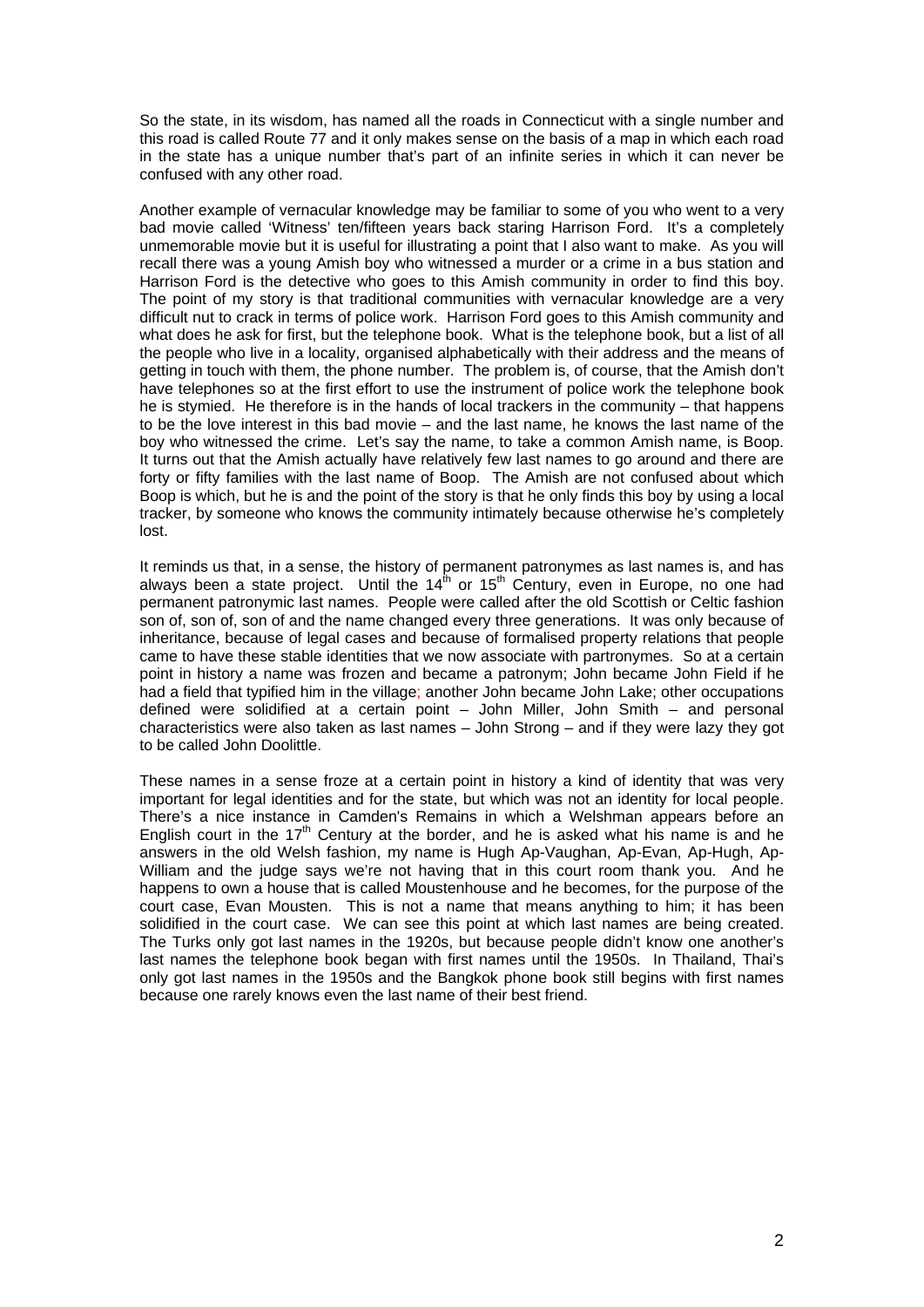The same is true for land measurement. Traditional land measurements had nothing to do with acres or hectares. Traditional land measurements were made to be useful land measurements so that for an Irishman they would speak of a farm of two cows because what they were interested in is how much fodder the land would carry and whether it would support one, two or three or four cows. If the land was good, a farm of two cows would be quite small and if the land was poor, a farm of two cows would have to be a lot larger. So it wasn't interesting to them to know the number of acres in a farm, it was interesting to know what it could be used for. Telling an Irishman that he had a twenty-acre farm would be like telling a scholar that he had just inherited ten kilos of books; he would like to know which books they are and whether they're useful for any purpose.

I want to give you one other example of state knowledge that actually changes the world because that's actually what I want to talk more about. In 17<sup>th</sup> century France, the French absolutist kings decided that they would like to start taxing houses and they wanted to tax houses by their size, but they didn't want to go to the trouble of sending a tax assessor into the house to measure each room or, for that matter, to measure the circumference of the house. So they hit on a brilliant plan which was to count the number of windows and doors of the house and, at the beginning of the exercise, this was a perfect proxy for the size of the house. All you had to do was circumambulate the house and count the windows and doors and you had a perfect proxy for the size of the house. Well you can imagine what happened for the next 250 years, anyone building a house, anyone rebuilding a house made sure that they minimised the number of apertures that the house had and one imagines that French peasants and middle class choked to death for the next 250 years in an effort to minimise the tax that this originally clever and accurate observation had put in motion.

The last example that I want to give you that is meant to be a way of introducing the argument in the book is the example of scientific forestry, the invention of scientific forestry in the late 18<sup>th</sup> Century, invented in Saxony and Prussia. This was a massive effort to simplify the forest with a single purpose in mind, namely to increase the revenue of the princely kingdoms who were the owners of the forest. It was part of something called cameral science, which was to rationalise the finances of the princes' of central Europe at that time.

These princes' decided that they wished to maximise the annual income from their forests. Since the main product for the princes of this forest was timber and firewood, they wanted to maximise the annual yield of timber and firewood from these forests. The first thing to notice is that a lot of things about the forest now disappear. The use of the forest as fodder for animals, as grazing for animals, the use of thatch for roofs, the use of the forest for fence posts, for gathering nuts and berries, for medicinal plants, for the bark of trees in order to tan skins and make dyes, the use of sap for resins, for furniture wood, tools and, not to mention, other non-tree products – flowers, mosses, vines – and not to mention the other creatures of the forest – birds, reptiles, animals and insects. All of these disappeared in terms of the effort to make the forest yield what was most important and at the centre of the focus of the princely states of central Europe. And the way this was done actually, and the hero of scientific forestry if you like was Johan Gotlieb Beckmann, and what he did was the following… I'll stand up to do this. He conducted a census of the forest the way you would conduct a thorough census today. He selected what he thought was a representative sample of the whole forest, a small section that had a distribution of trees and soil classes that he thought were representative, according to the statistics of the time. He then trained thirty assistants who were taught to recognise different size classes of trees and they started each morning with a tray around their neck with five bins and in each of these bins were colour coded nails. Each of these colour coded nails corresponded to a different size class of tree. And they went then through the forest and at each tree, recognising its appropriate size, took out the appropriate nail, tapped it into the tree and continued. After thirty or forty days and because, of course, they started with a known number of nails in their tray to begin the day, you had a complete census of every tree in the whole forest by size class of trees.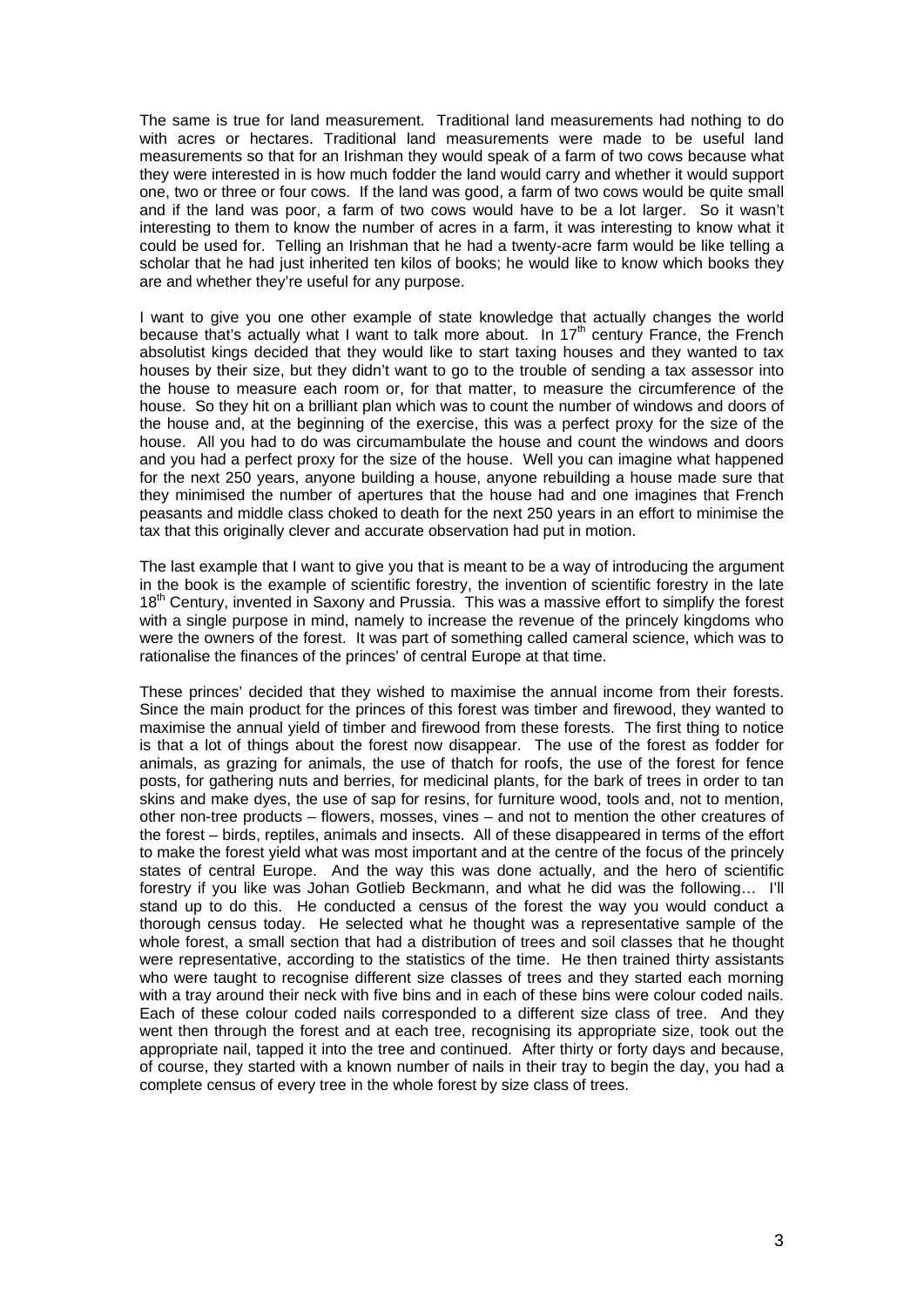Now it was a simple matter to start from this and make certain assumptions about the growth of trees, about the amount of timber and firewood that could be gotten from trees of a certain class, and it is from these maps that Beckmann invented that scientific forestry was devised. It allowed you to sit in your office with maps of the forest and to then plan a kind of exploitation of forest timber that would be rational and it would make it possible to maximise the revenue over time. It's the next step that's most important and that I want to emphasise. When they had cut the forest for the first time – and there's a picture of the original mixed forest, not a very good picture I'm afraid, taken from my book this morning thanks to Andrew... When the forest was cut for the first time they decided to clear-cut the forest with the idea that they would choose the most productive tree in order to replant the forest and thus began the monopoly of European forests of the Scotch Pine and the Norway Spruce. They happened at the time to be the most productive, fast growing, timber yielding trees and depending on whether it was sandy or non-sandy soil the Scotch Pine and the Norway Spruce took over European forests. And, of course, since they had clear-cut the forest, they planted all the new trees at exactly the same time and as long as they were planting them in place of the disorderly forest they decided to plant the trees in straight rows, more or less like military regiments.

So you had, as a result of species intervention, the creation of a forest that was a same-age forest, that was mono-cropped (just one type of tree) planted, of course, at the same time and it had uniform size in general of the girth of the tree and could therefore be felled at exactly one time. It, in a sense, created an administrative forest that was easy for a forester who was minimally trained in order to exploit. They had, in a sense, simplified the forest to make its management more easily conducted by foresters. Here it's worth showing, it's actually a rather beautiful picture and the visual order is an important aspect of it. Notice same age trees – these are Poplar trees in Tuscany – and the absolutely clear aisle, you can imagine the way in which it could be felled systematically starting at one end in the same direction.

It turned out that this system was a disaster for the forest but because the rotation of mature trees took about eighty years in those days, it wasn't until twenty years into the second rotation, that is to say after a hundred years, that people realised that the forest was not regenerating in the way they had expected and that it had regenerated the first time. It turned out as near as we can tell that the replanted forest had used the root channels of the first forest and, therefore, grew rather quickly, but it did not replace the soil capital of the mixed growth forest that it had replaced and therefore, in the second rotation it started to collapse. A hundred years however, is a long time and in that period this form of scientific forestry became the world standard, not just in Germany, but in France, in the United States. German foresters went to India to implement this, but they had started with, in a sense, very little knowledge about the long run ecology of forest health. The Germans then, you can imagine… Having created a single commodity forest, a mono-cropped forest – this is essentially the tree version if you like of a field of maze planted in straight rows – they also devastated the diversity of insects, of fauna, of birds and so on. As a result the Germans were the first to invent a new term which they invented around the turn of the  $20<sup>th</sup>$  Century called 'waldsterben' or 'forest death' and 'forest restoration'. So they became the leaders of forest restoration in the world because they were the first people to destroy their own forests by scientific forestry.

Now, there are what we might call 'vernacular cities' and 'planned cities' and I want to make the argument that vernacular cities, and now that we are moving into the realm of social products, we can see that cities are in large part, or maybe in large part, a creation of the individual activities of thousands of people going about their regular business or they may be planned cities, planned from above by planners who are planning scientifically as the scientific foresters were planning. The first one to show you a picture of… This is, of course, an imaginative picture of Bruges in about the  $16<sup>th</sup>$  Century. Now Bruges is a classical, traditional medieval or early medieval city and the reason it preserves its original form is because the canals that were the basis of it's commerce in linen silted up and the city essentially died as a centre of commerce and is kept as a kind of gem, if you like, of an early medieval city. It is rather like what you would see if you went to Damascus or Fez or an old Middle Eastern city and you can imagine that if the streets of Bruges are the formalisation of footpaths of an old village that grew to a small town – there was a cathedral square, there are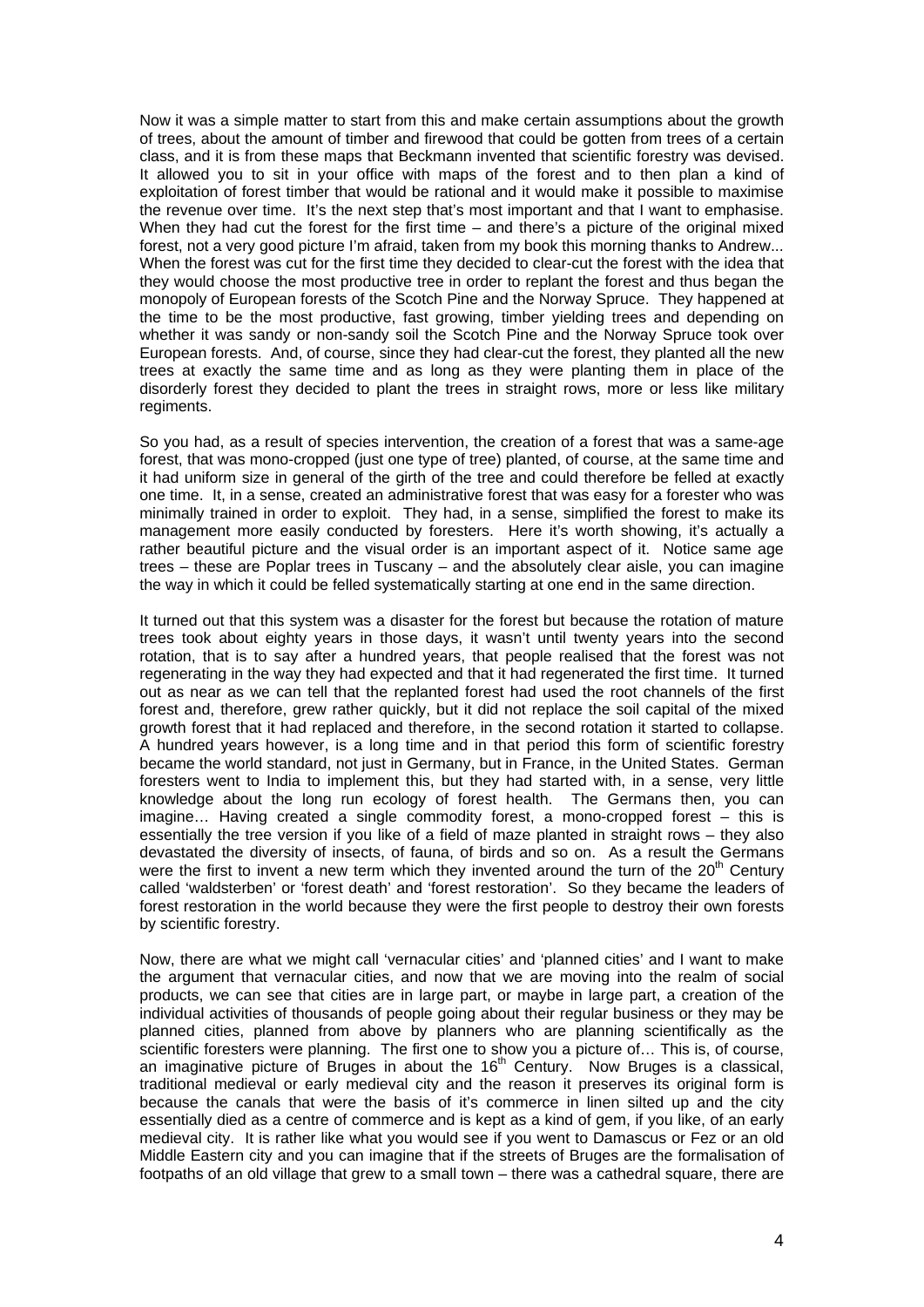a few places that are, in a sense, planned by princes – but by in large what this city is, is the accumulation and formalisation of the tracings of paths as people went about their business, went about tilling their small fields, exchanging goods and so on. If you want to find someone in Bruges you had better have a good map or you had better have a local tracker and the same thing would be true for Fez or Damascus; you get lost very easily. The people in the city of Bruges they don't get lost, of course, because they've grown up there, it's their vernacular world, but for an outsider it's confusing and disorienting and you need help or you need a very effective map.

We'll move to a completely planned city, at least originally – Chicago. You can see that the city plan of Chicago, except for some Indian paths, everything that is not a straight line at right angles was an old Indian travelling or trading path. So Chicago was designed in the way that if you gave a rather dim-witted young boy or girl a ruler and a pencil and asked them to plan a city it's what they might have planned. Notice also that since many of these streets are named after presidents, if you know them in succession, and the streets that run in the other direction are numbered from one up into the two hundreds, if you can count, and if you know the US presidents you can find anyone in Chicago; it's not a tough job. It's as easy for someone outside of Chicago as it is for someone in Chicago and, of course, if you are the police this makes life easy as well. It's easy to find someone in Chicago and San Francisco, by the way, is an even better example. I don't have an image of it, but San Francisco of course, is a very hilly city and yet a grid of right angle streets was laid down across it making some streets almost impossible to climb or descend because of the steep pitch. Manhattan with which you'd perhaps be familiar is actually two cities. The Lower Manhattan, Greenwich Village and so on, is the old Dutch village and it therefore, is a very complicated cityscape. In fact Wall Street was the wall of the old Dutch village, now the centre of world capitalism, so it was, in fact, that's the limit if you like of the unplanned village that became Lower Manhattan. Above Lower Manhattan is planned Manhattan on the grid pattern and designed actually to be sold as packaged modules of the same size. So like Chicago the idea was to create packages of real estate that could be sold as homologous units that were all the same size.

The last image of a city that I'd like to show before I move elsewhere… this is actually Paris and the line around the circumference is in fact the limits of the old Paris and the only thing that is inside those limits is the rebuilt Paris that Baron Houseman rebuilt in the middle of the 19<sup>th</sup> Century. It was rebuilt for two reasons: it was rebuilt first of all to make the city healthier, to deliver good water, decent sewage, gas lighting and so on, but above all it was also designed to control Paris. Paris had experienced the revolution of 1789, the revolution of 1830, the revolution of 1848 and Louis Napoleon was determined that he would make Paris safe for princes and kings and against revolutionaries. And so the every boulevard that Houseman designed, the length of it was exactly tailored to how far a cannonball would carry if the troops assembled at one end of the street and no street could be longer than, if you like, the trajectory of the cannon shot to there. All the railroad lines that came in were meant to come in from the caserns or barracks of military troops so they could be delivered to downtown Paris. And, of course, large areas – Faubourg, Saint Antoine which was the revolutionary throughway of Paris – were completely, I was going to say bulldozed, but Houseman didn't have bulldozers, but he did the equivalent. It was torn down and those people were pushed out of the city. So Paris was a medieval city retrofitted if you like for control and for planning from above that both made the city healthier and also made it safer for the people who ran the city.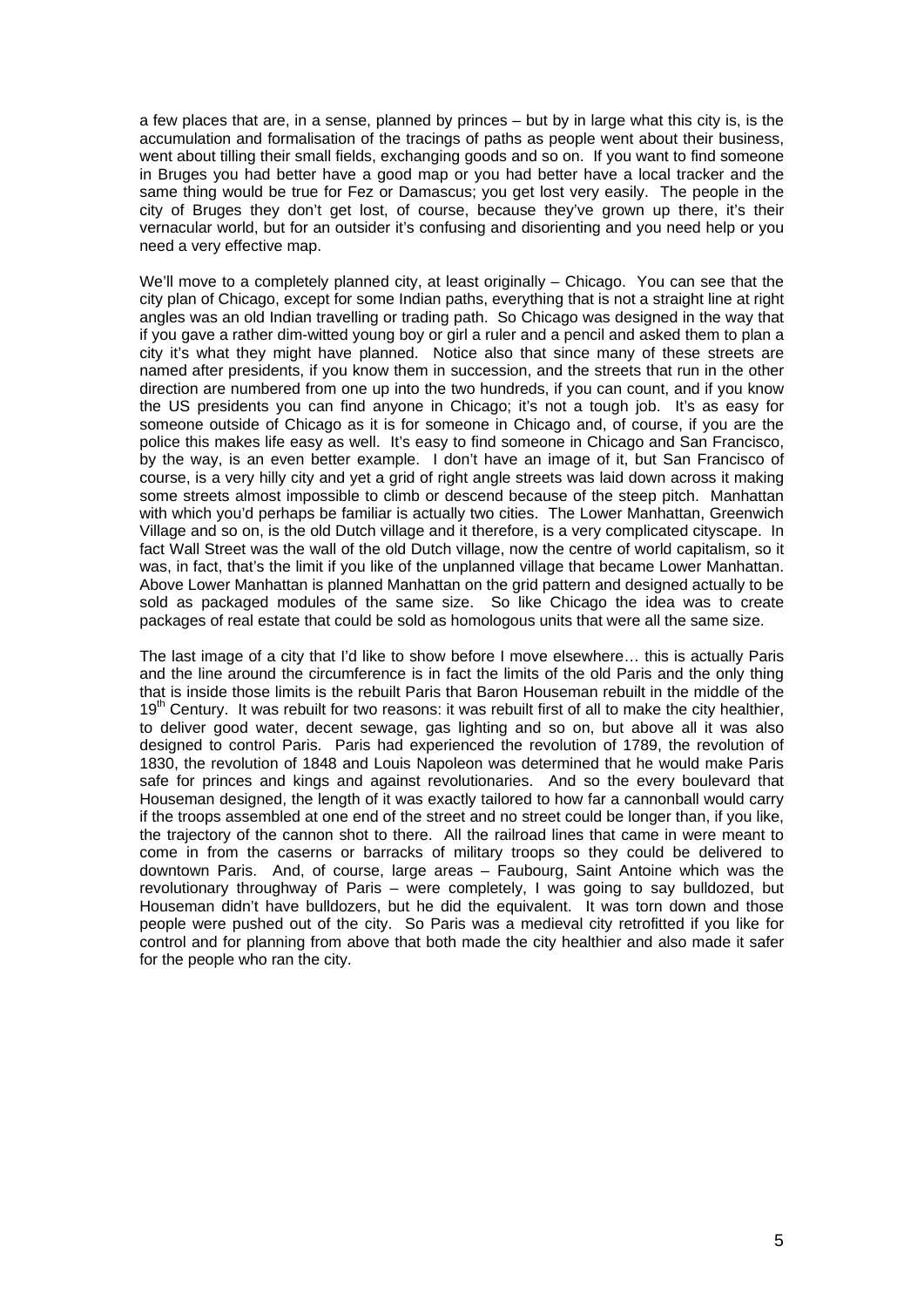Now I want to move on to what I would call the most high modernist cities, the most planned cities by the most over-reaching architects and city planners of the  $20<sup>th</sup>$  Century. The villain of my story, if you like, is Le Corbusier. The great thing about Le Corbusier is that he never got to build most of his cities. *[Laughter]* He had plans for St Petersburg, for Russia, for Algiers. He came when the Bolsheviks didn't want him, he came back later to Vichy, France and wanted Marshall Petain to allow him. So he had plans for rebuilding almost every city in the world and he never actually got to do one city from zero the way he had liked. However, it's worth showing you his plans and then to show you an effort to realise this plan, at least, in one setting. This is his plan for Paris. Need I say more? It's a city of five million, it's organised in huge blocks of apartments, all replicating one another. Also all streets at right angles. A Paris that is also functionally divided into residencies, commercial, entertainment so that every part of the city has its own special function and may not intrude that function on another part of the city. This, of course, thank God, remains just on paper.

The second city, another city that he planned, was Buenos Aires. His favourite view of it is the view from the sea and there were going to be huge, monstrous high rises that would define, if you like, the cityscape from the sea from a great distance of Buenos Aires and would be it's trademark, it's kind of logo. Notice, in this context, the way in which architects try to tend to work and the way in which Le Corbusier was an extreme version. That is, it's is very interesting to me that architects and city planners build models and the people who are making these decisions and are looking at a city are looking at the city from above as if they were in a helicopter or were God; a perspective from which no one actually experiences the city, by in large. So it's reduced to a miniature kind of toy the way in which I think we human beings tend to reduce things that they can't control or understand or are dangerous into toys, toy tanks, toy aeroplanes, doll houses, the way in which we practise this on things that are miniaturised and that we can manipulate and control and imagine that we have control over. Architects, in a sense, once they envision a city in this way – seen from above and from outside – the city takes on a kind of sculptural property, a kind of visual order that has no necessary relationship to the order that is experienced by people on the ground who live in the city. One imagines with contemporary software that it might be possible, actually, to design a city in which you started with street level experience and street level movement and how the world would look to those people and how they would navigate, but Le Corbusier preferred to take the, if you like, the largest, most distant view of the city in which it's architectural properties and properties as a model were most important.

This, a city, along Le Corbusier's lines was actually built and that is Brasilia, I'm going to show you some images of Brasilia. Also Chandigarh was built on Le Corbusier's principles and Le Corbusier actually had a hand in Chandigarh; he didn't have a hand in Brasilia, but the people who built Brasilia – De Costa and so on – worshiped at the temple of Le Corbusier and thought they were building a city that he would be proud of. I might add that they were actually… I think De Costa was a communist; they thought they were building a progressive, left-wing city that would be for the proletariat and for ordinary people. Brasilia was, of course, an effort to create a city in the wilderness to get Brazilians away from the sea coast to which they had clung for such a long time and it was designed to be an anti-Rio de Janeiro in almost every respect. Here is Rio. It would be more cluttered with people, but they decided to take this photo when the street scene wasn't crowded. This is a sort of typical old section of Rio. It's in a sense a picture of a street scene in Rio. In Brasilia that's what the street scene looked like: huge vistas in which a kind of individual human being is all but lost. This is an old residential area of Rio and people tended to think of the little squares in Rio as like a public meeting room. People would spend the evenings there and there would, of course, be food for sale; it's where you met ones neighbours and so on and it was, if you like, by standards of public sanitation engineers and people who liked clean, visually attractive cities, they would have found this rather messy, but it was a working and functional order that people in Rio tended to make their own and they loved it. The residencies in Brasilia, however**,** are stunning. It's called a super-quadra and there are something like forty or fifty of these built in Brasilia in which everyone lives and depending on the class of civil servant you are, the size of your apartment is slightly graded the way the office of some officer in the Pentagon would be slightly larger if they were of a higher rank. But these were, in a sense, the dwelling units.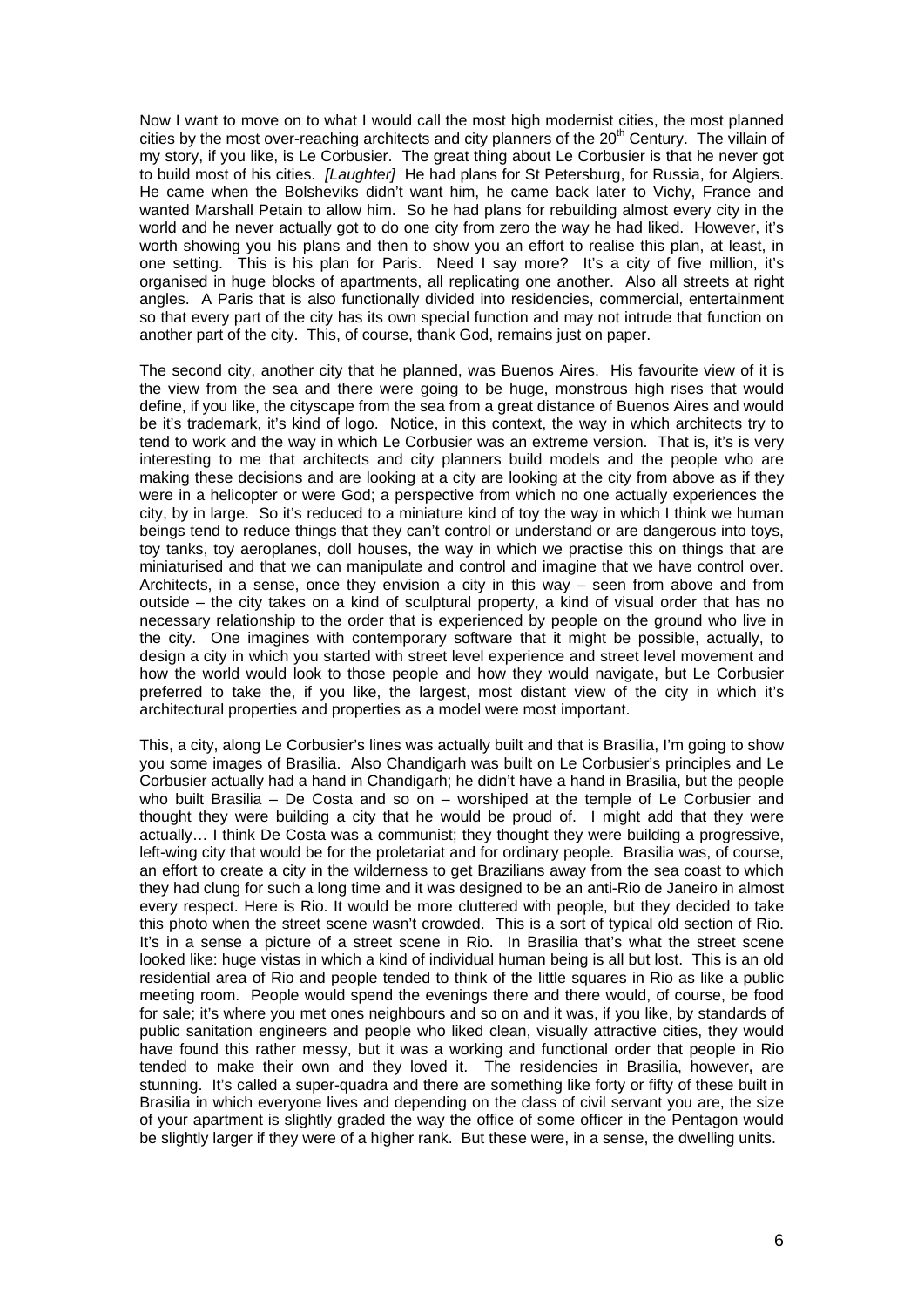This is the great public square in Sao Paulo during a large popular mass working class demonstration and it lent itself, if you like, for public demonstrations by masses of people many times both in Rio and Sao Paulo. This was replaced in Brasilia by, this is the Plaza of the Three Powers that is legislature, courts**,** and presidency and it's hard to convey the scale of this thing. That is the open area at the centre is far bigger than Tiananmen Square in Beijing, which is itself rather huge, and much, much bigger than Red Square in the Kremlin. That is, if you wanted to meet someone in the middle of the square it would be like meeting someone in the middle of the urban equivalent of the Gobi Desert and when you met them there wouldn't be any place to buy a cup of coffee anyway or a café in which you could settle down. So what was interesting about Brasilia is that it was, if you like, very carefully planned to segregate residence, work, commerce, entertainment, parks and the ceremonial or monumental centre of the city. And it was planned, if you like, for an abstract Brazilian citizen of so many square metres of living space, so much water for washing and for sewage, so much sunlight, so much park space. It was designed for a kind of abstract human being in which there was no reference in the architecture, no reference in the surroundings to the tastes and history and desires and habits of Brazilians. It was designed in a sense for a view from nowhere for an abstract citizen without a history, without taste and without a traditional culture.

There was, in fact, a clinical condition which psychiatrists treated in Brasilia called Brasilitus and because there was only home and work in Brazil and it was a deadening city for everybody who came from Sao Paulo or from Rio, the clinical condition of Brasilitus was invented to describe people who where clinically depressed from living in what they regarded as a kind of deprived human environment that didn't give them the colour, the conveniences, the contact that they had come to expect. It was, if you like, a beautiful plan and an abject human failure and the interesting thing, of course, is that the workers who came to build Brasilia, and who built it in record time, were expected to build it and then leave thank you very much and they in fact stayed and they created, if you like, an unplanned Brasilia and today you could argue that the planned Brasilia only works because the unplanned Brasilia that is now sixty or seventy per cent of Brasilia, actually provides the services, the conveniences, the food and all of the sort of petty bourgeois shops that there needs to be for a city to be even remotely satisfactory. So, if you like, in a sense, the popular changes in Brasilia have retrofitted it from below to make it a rather more successful city than it was at the beginning.

The great critic of Le Corbusier and a hero of mine is a woman named Jane Jacobs who wrote a book called 'The Death and Life of Great American Cities'. She was not trained as an architect, she was not trained as an urban planner and you could argue that had she been trained as an architect or an urban planner she could not have seen the things that she saw in how a city actually worked. Her book was published in 1961. Not so very long after that, in despair at American cities, she moved to Toronto which she thought was a city that worked a lot better. Her insights into city planning have become pretty much gospel for contemporary urban planners so what she said then is not longer revolutionary but at the time it was extremely revolutionary, at least as revolutionary as another book published at the same time called 'Silent Spring' by Rachael Carson. They were both of them people from outside the fraternity of urban planners or, if you like, people interested in industrial agriculture. She began at street level and she did a kind of everyday urban sociology. She asked herself 'where do people sit, where do they congregate, what do they like to see?' and, above all, she distinguished visual order from working order. She observed that the intestines of a rabbit look pretty disorderly but they're perfectly designed to accomplish the work that they have to do inside the gut of a rabbit and in the same way the city desk of a major urban newspaper usually looks like a mess visually, but it does its work about as well as any institution could do that work. So she was very careful always to distinguish what was successful both for the humans who were practising an activity and to distinguish that from what looked neat and orderly and provided a visual order from above.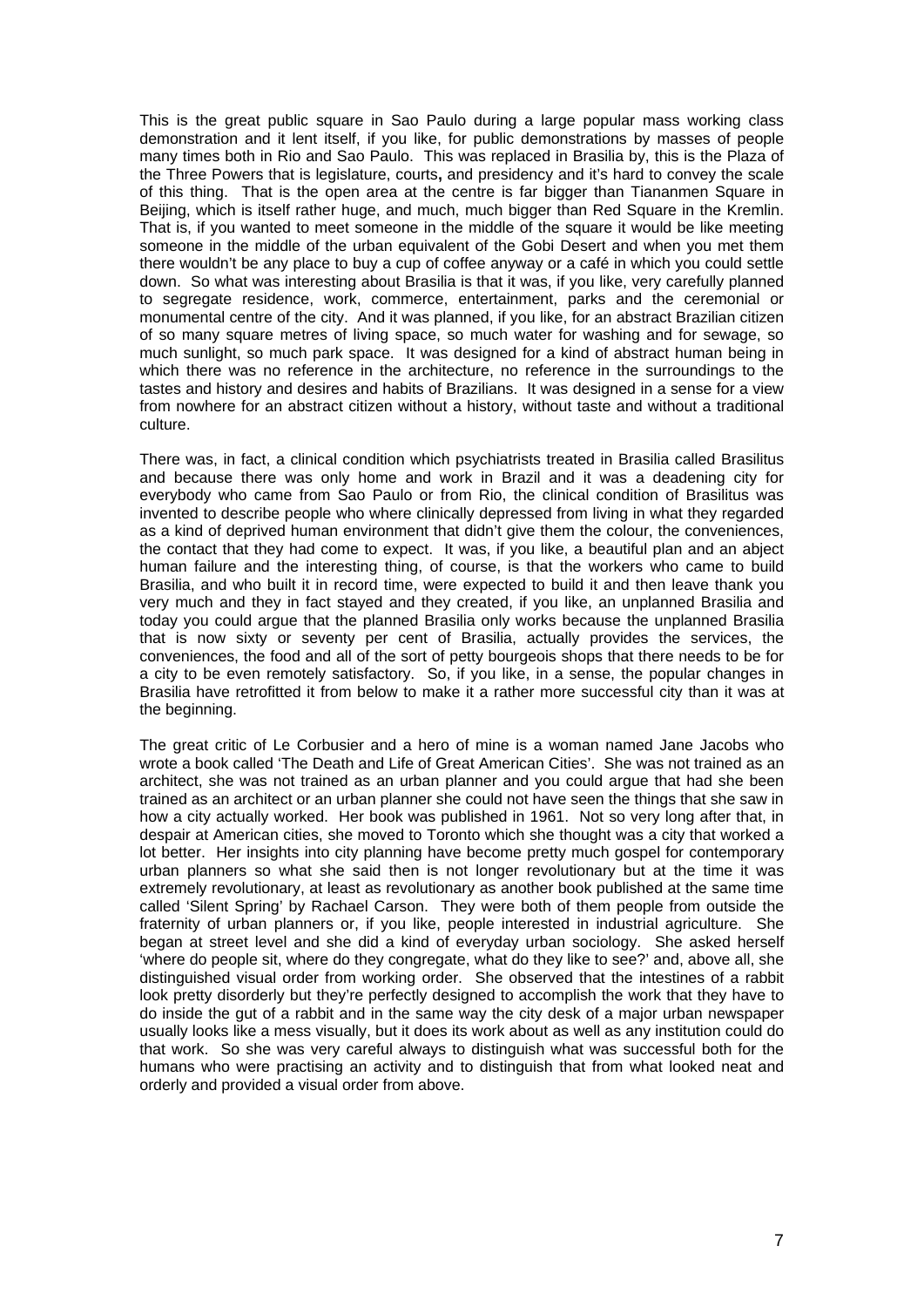She also asked practical questions like 'how easy is it to get a cup of coffee, to buy a newspaper and so on in any particular neighbourhood?' That is to say, she paid attention not to aesthetic order but to working order and she devised certain principles that she thought were the most satisfactory urban environments and she emphasised mixed use; that the most successful urban neighbourhoods, far from being functionally specific, were neighbourhoods in which the maximum number of mixed uses were combined, small shops, little workshops of small businesses, bars, cafes. The maximum number of mixed uses meant that there was all-day traffic at almost any time of the day or night. These areas tended to be desirable in terms of people wanting to live there because of the conveniences and the sense of neighbourhood. They were also the safest areas in the city. She had this expression called 'eyes on the street' – that people who lived there, and who were shopkeepers, and kept an eye after the neighbourhood; they were there all day long. If someone was in trouble and needed help they were likely to notice this and, therefore, you didn't need a police presence in these areas to keep order. She observed also that the higher the police presence, the better the indication that actually this informal social order had already failed; that it was evidence of failure and not of safety.

She also noticed that this kind of sense of neighbourhood did not require people to be a community in the strong sense of community. That is, the neighbourhoods she observed that worked were neighbourhoods with mixed classes. The people would have very little to talk about perhaps with one another – different interests, different tastes – and yet they all knew one another by sight by acquaintances. She calls this 'street acquaintance' – people you now well enough to say **"**would you mind watching my bicycle while I buy a loaf of bread?**"**, 'would you mind just keeping an eye on my handbag while I buy a piece of pie?' or something like that. She understood that this kind of informal order can never be replicated by public service and by people who are paid to do it. She noticed little extraordinary things about in each block there tended to be a small shopkeeper who kept keys for people who were leaving for a few days and wanted their keys to be handed over to someone who was coming in to use their apartment overnight or for a few days. And every block seemed to have a small shopkeeper who did this. Now, she observed that you could not create a public agency that would do this, but it was in the interests of these small shopkeepers in order to keep their customers happy because they were there, they had long hours it was in their interest to do this small service as a way of, in a sense, increasing their custom and pleasing their clientele.

She understood the way in which a city worked because of a whole series of unmonitored, unpaid activities of these mixed use neighbourhoods that made them safe, desirable, attractive and vibrant and she also understood the way in which such neighbourhoods tend to inflate real estate prices over time so that people are driven out, whereas other areas become desirable. She saw this as something that was likely to change over time. I think her most important observation was that planners do not create communities – ever. The best they can hope to do is to discover working communities and to cherish them and abet them and not get in their way. She also had a concept called 'un-slumming': rather than moving people, it should be the absolute last resort to move people out of the neighbourhood. That as long as there was a decent labour market, as long as people can get credit to improve their houses, as long as they're entitled to insurance and so on, that you could observe – and she observed this in several places – a process of which she called 'un-slumming' in which a place in Chicago called Back of the Yards, near the old stockyards was a good example. There were parts of Boston in which she observed this as well and she was always in favour of keeping the housing stock, keeping the neighbourhood and devising ways in order to recreate a community by providing the minimal conditions for its flourishing.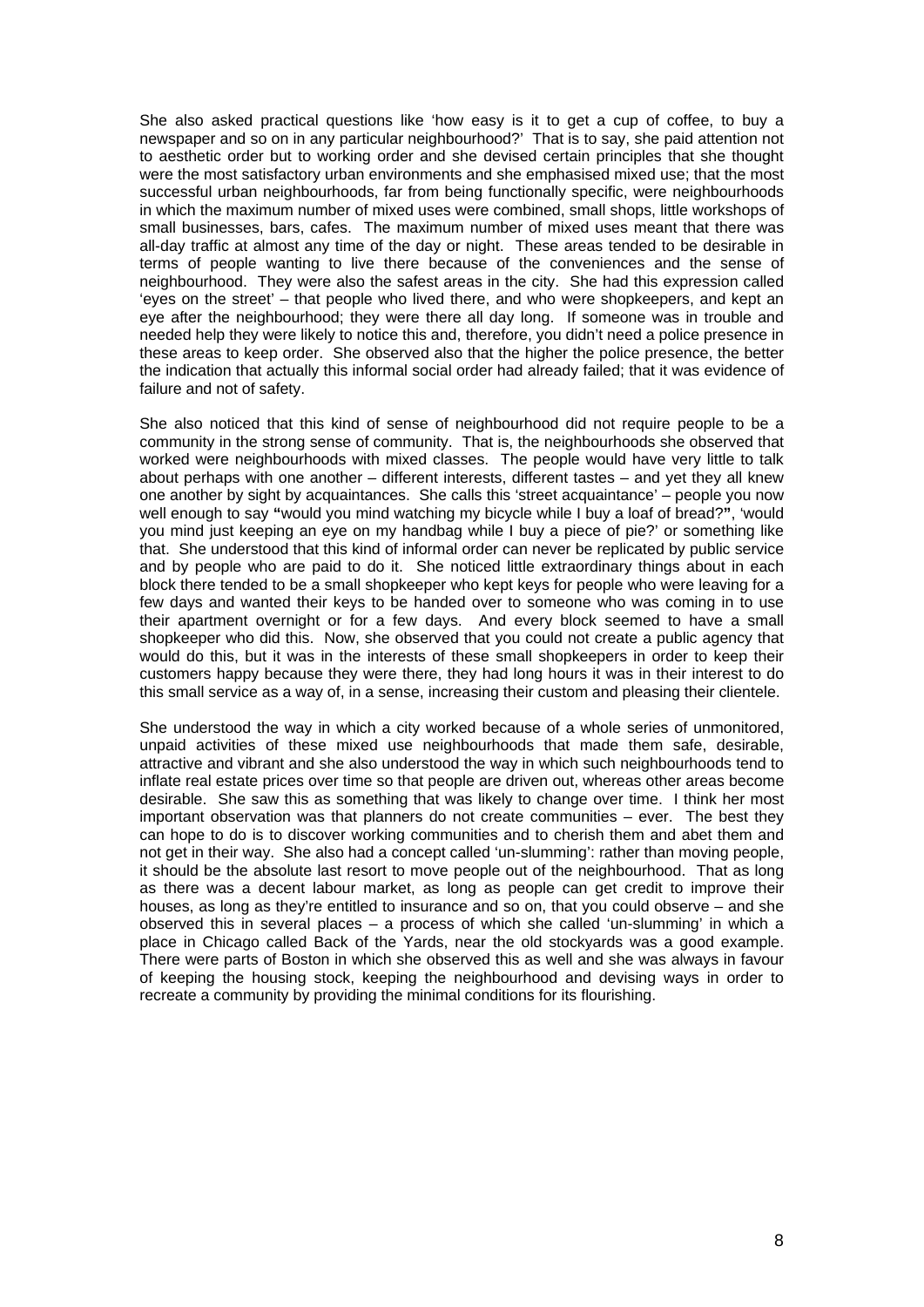I try to develop in this book an idea of local knowledge and what it is and why it's different from the knowledge that comes to us from books, from planners, from formal, from systematic knowledge, from deductive knowledge, if you like. Although I try to not use unfamiliar terms, I borrowed the Greek word 'metis' to describe this local knowledge. Metis is the quality that Odysseus is always praised for having. At one level it's his capacity to improvise and get out of tough jams and it's usually translated as cunning. It's actually a very bad translation, I think. Cunning is part of it because Odysseus was certainly cunning and he was able to pull tricks on the Cyclops and so on, but a better understanding of this is the kind of knowledge borne of experience that can never be learned from a book. The example with which we are all familiar is riding a bicycle. You can't give someone a book that tells them exactly how to ride a bicycle, having them study it and pass a test and then get on a bicycle and ride it the first time. They have to feel the balance in their body; they have to practise it again and again. Fishing, flying a kite, in my case shearing sheep is something you can't learn except by doing it and getting better at it; in fact it's the way we all learn languages. Someone does not hand a child a book on grammar and teach them the principles of grammar and then ask them to form a good English sentence. They speak and what grammar is, is nothing but the rules that you can derive from successful speaking practise. It's, if you like, a subsidiary kind of knowledge.

The same is true, of course, for all kinds of people whom we depend on – emergency medical technicians in which they can learn some rules of thumb, but the experience is absolutely essential. The same for teamwork and basketball or football or dancing or competitive work like boxing as well where cunning does come in. In all of these things, to take the example of sailing, if you had to take a sail over dangerous waters and you had your choice between someone who had passed a PhD programme in sailing with flying colours and someone who had actually sailed for thirty years in many different weather conditions, you'd always take the person who had sailed for thirty years in different weather conditions. You would choose, in a sense, the practical experience that comes from having done the activity over a long period of time.

This art of the locality, if you like, is important in almost every activity. I'm a rather mediocre unsuccessful farmer and I bale hay every year and I have an old hay baler and I think of myself as the scientist of one hay baler, that is to say my particular hay baler has it's own peculiarities just like your car may have, especially if it's old and I recognise exactly that moment at which the mechanism that ties each bale together is about to break and the string is about to break. I'm the only person who can recognise this cry for help and therefore I don't let anyone else use this baler because I'm the only person who actually understands the small quirks of this baler. The same principle is at work in, if you like, sailing of large ships. If you're on the open sea and you, in a sense, can use the principles of navigation and compasses and sextants and so on in order to orient yourself, but when you come to a particular harbour all of these large ships take on a harbour pilot and this harbour pilot is, in a sense, the specialist in one harbour. They know the reefs, the currents, the tides, the traffic and so on and no deep blue sea sailor would fail to recognise the intelligence of handing over the ship to the care of someone who knew the local environment better than he did. And, of course, if we are talking about Marseille, the person who knows Marseille wouldn't do you any good in New York or wouldn't do you any good in Le Havre or in Glasgow. In a sense, it is a science of one harbour. Mark Twain wrote a book called 'Life on the Mississippi' and he became a river pilot and understood his section of the Mississippi brilliantly and was able to guide ships up and down that section of the Mississippi. But if you had taken Mark Twain to the Missouri River or you were taking him to the Hudson River he wouldn't have done you much good; he was a specialist in one local environment.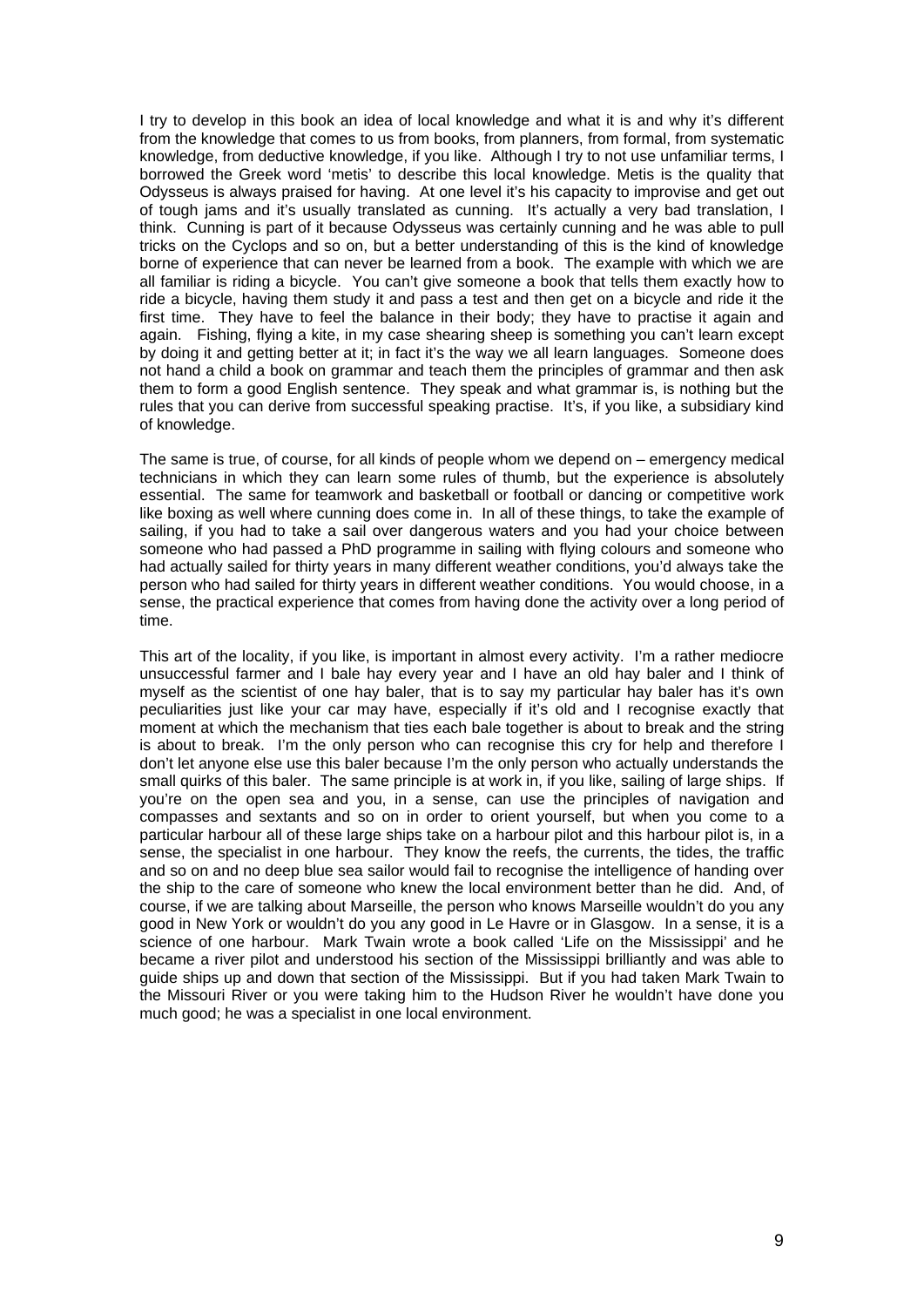So close continuous experience and the scrutiny of the local environment represents knowledge of this kind and it would be a mistake, I think, to under-estimate the degree of accumulated knowledge that people have acquired without scientific training in many, many different fields. Seventy percent of the pharmacopoeia that we use today is in fact invented by traditional peoples from quinine and also… Their principle active ingredient was not understood by, if you like, pre-modern peoples, but they understood that it had an effect and they adopted it. The practise of vaccination was understood before Jenner invented modern vaccination. It was used in India to use the pus or the scabs from a moderate infection of smallpox. To use that then, to have people sniff or to scratch into their skin if there was an epidemic in order to protect them against a worse case of smallpox. And it worked, not brilliantly, not as good as modern vaccination, but it worked quite amazingly. The people understood during the black plague that you were… they didn't understand how the black plague worked, what it's vectors were, but they understood that you had better get out of the city with black plague and you were better if you were in the countryside and far away from the city. Thus, long before scientific knowledge about the plague and its vectors through fleas and rats was discovered, Oxford and Cambridge University had pest houses in the countryside to which they dispersed their students whenever the plague broke out.

I've tried to derive – I want to finish now – some, I think, rather unsatisfactory lessons because I think lessons are always likely to be abused, but in an effort to be mildly helpful I've tried to devise a few principles of those people who presume to intrude in other peoples' lives and plan things for them in one way or another.

The first principle, of course, implicit in my talk is that the experts are the people who live there and they're likely to know more about their condition than you are to know about their condition and, in addition, they're likely to have strong feelings and since you're working with them you better understand those feelings and that experience. You ought to assume that you're ignorant. One of the few pieces of intelligent health advice I've ever received from my university in its medical bulletin was, it said something like the following, it said according to current knowledge we know that the following vitamins and minerals are essential to your health. That's fair enough; anybody can do that. The next step I thought was brilliant. They said, this is what we've discovered in the last 25 years. Then they said we assume that in the next 25 years we will discover many other things that are absolutely essential to your health that we don't know anything about today. So the best advice we can give you is to eat the most varied diet of which you are capable with the idea that you will cover most of those ingredients. So its brilliance was to assume that they didn't have the last word in health and to assume that more things would be discovered and to, in a sense, provide for the fact that they may have over-looked many things and that a diverse and wider diet was probably a safer and more prudent choice than a narrow diet.

Another principle is to take small steps and see what happens with any intervention. The Japanese have a pattern of water control that adopts these principles. Japanese water engineers who want to redesign a stream or small river will live along that river for a year or two years just studying the water movement and different rain patterns and different times of the year and after two years or so they will make a small intervention, a little check dam, and then they'll watch for another month or two what the water does around that check dam and different circumstances after heavy rainfall, in a drought, and so on, and so on. So each of their interventions is meant to be an intervention that is reversible. That's the third principle: steps that are reversible that can be, if you like, cancelled without great damage are extremely important. One of the great early figures in ecology in America, Aldo Leopold, I thought put it brilliantly when he said that 'the first rule of intelligent tinkering is to keep all the parts'. In that sense, you know, any time you're dismantling a community, any time you're maybe being… you actually don't know what's essential and how many of us have ended up putting something together with a spare part left out that we don't know where it belongs.